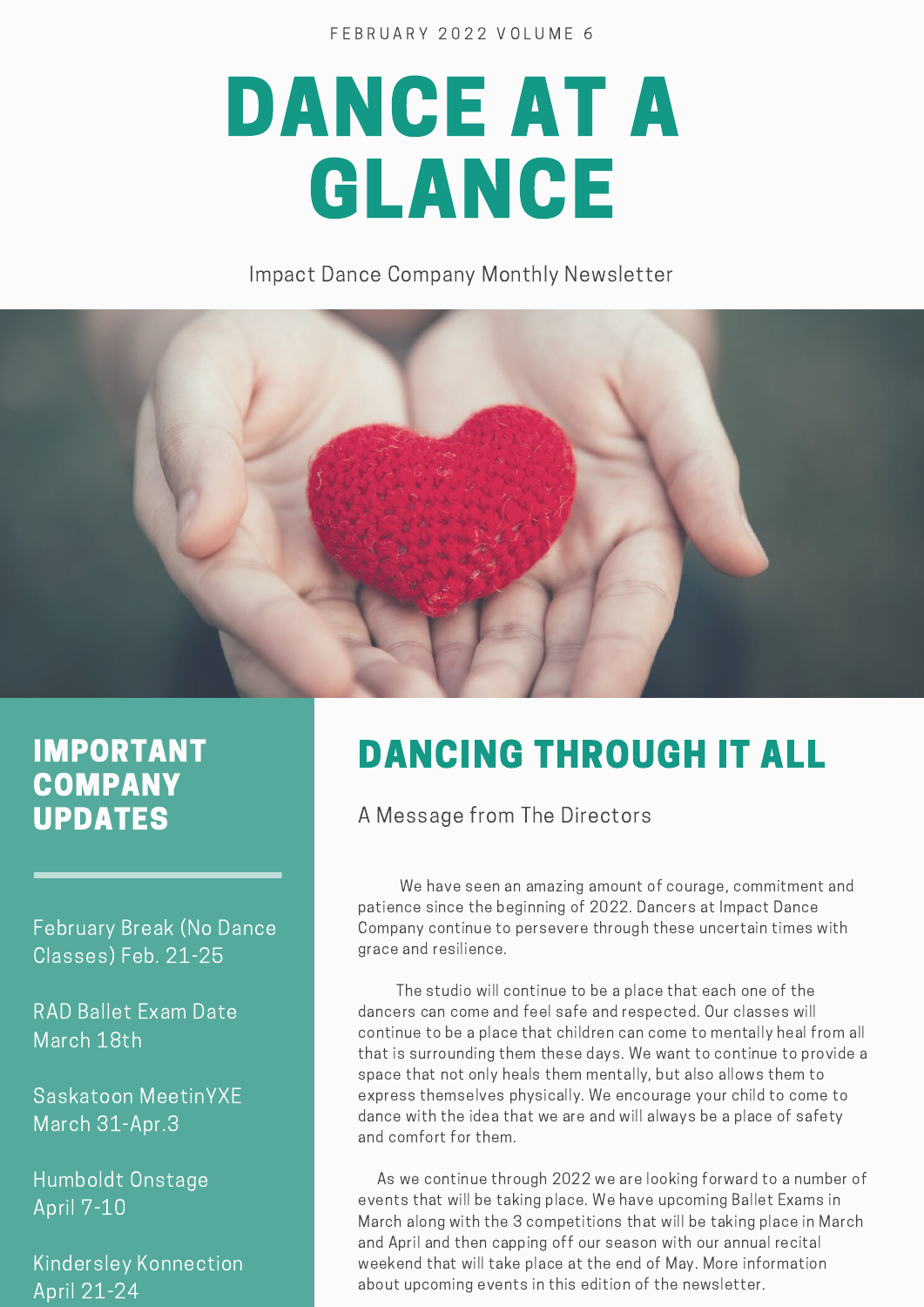

## COMPETITIONS 2022

Some information you might find helpful

As competitions are approaching we are spending class time finishing up our group dances and polishing them to have each dance ready for the stage when competition season begins.

If you have not already done so, please book your hotel room for the event dates. You can always cancel any unnecessary dates once the competition schedule is released.

Travelodge in Saskatoon has a block of rooms saved for Impact Dance Company families. When you call to book please advise them you are booking with Impact Dance Co. and they can assist in getting you a room booked. If you have already booked without mentioning you are with Impact Dance Co please call and book within the block.

Kindersley Konnection - We have not made any specific arrangement's with any particular hotel. However, we were informed that if you book at the Quality Inn (306-463-5000) directly and mention you are with the dance competition they have a little package they can add onto your room.

We are hoping to see the schedule for each of the competitions in the upcoming weeks. Once the final drafts have been sent out you will get a condensed version asap. If you have any questions regarding the competitions please direct them to Miss Kylie or Miss Terralea.

ons please direct them to Miss Kylie or Miss Ter<br>VALENTINE'S SPIRIT WEEK FEB. 7-14 WEAR YOUR FEB. 7-14 WEAR YOUR<br>RED/PINK/WHITE CLOTHING AND<br>FEEL THE LOVE OF THE STUDIO!

### TIGHTS

We have received word that the tights will be here in the coming weeks. Once they arrive costumes will be handed out to those whose accounts are up to date. If you have any outstanding balance on your account costumes are being withheld until payment has been made. If you are unsure - please contact Miss Terralea.

We have ordered 1 colour/child of tights needed for the stage. If your child requires more than 1 pair, or you would like to have a 'spare pair' we encourage you to purchase more through Monico's Cresting (Humboldt) or Dance Street (Saskatoon).

Costume List - An e-mail will be sent out shortly with a list that includes all the particulars for each dance. Please read through it carefully as there is a lot of information listed for each costume.

Hip Hop dances require white socks - please make sure the socks are long enough to cover the child's ankle/lower leg. No ankle socks please.

#### POSTPONED CLASSES

We will be scheduling any postponed classes as well as extra classes leading up to competition. Once the schedule has been finalized each group will receive notification of what day and time the classes are taking place. Please keep an eye on your email for more information.